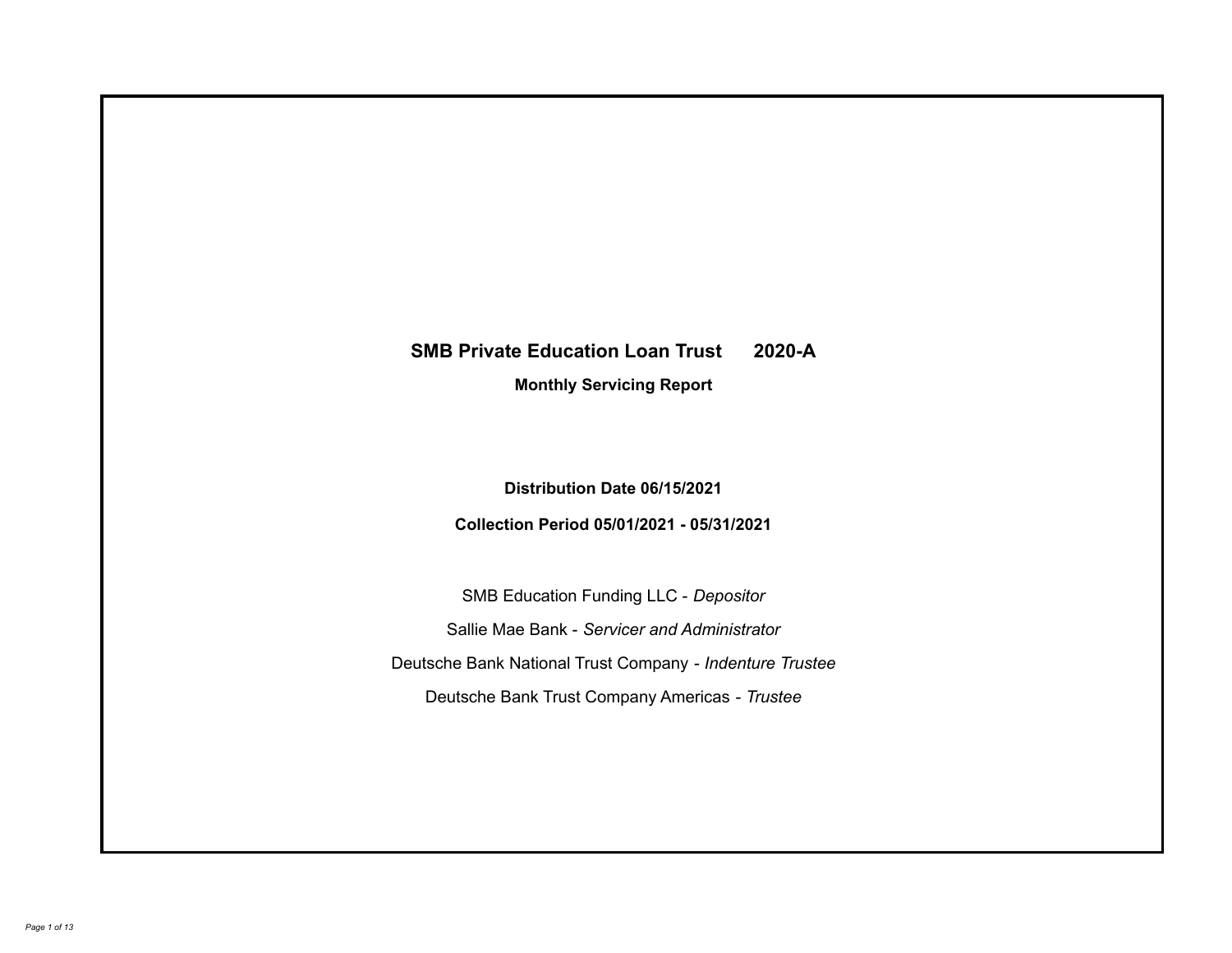A

| <b>Student Loan Portfolio Characteristics</b>                                                                             | <b>Settlement Date</b><br>02/12/2020 | 04/30/2021                                         | 05/31/2021                                         |
|---------------------------------------------------------------------------------------------------------------------------|--------------------------------------|----------------------------------------------------|----------------------------------------------------|
| <b>Principal Balance</b><br>Interest to be Capitalized Balance                                                            | \$633,058,651.76<br>43,030,628.43    | \$529,081,329.00<br>39,057,729.51                  | \$521,096,410.07<br>39,256,309.07                  |
| Pool Balance                                                                                                              | \$676,089,280.19                     | \$568,139,058.51                                   | \$560,352,719.14                                   |
| Weighted Average Coupon (WAC)<br>Weighted Average Remaining Term<br>Number of Loans<br>Number of Borrowers<br>Pool Factor | 9.38%<br>138.37<br>54,630<br>52,691  | 8.53%<br>135.00<br>46,288<br>44,753<br>0.840331411 | 8.53%<br>134.62<br>45,718<br>44,199<br>0.828814678 |
| Since Issued Total Constant Prepayment Rate (1)                                                                           |                                      | 12.00%                                             | 12.07%                                             |

| <b>Debt Securities</b> | <b>Cusip/Isin</b> | 05/17/2021       | 06/15/2021       |
|------------------------|-------------------|------------------|------------------|
| A <sup>T</sup>         | 78449UAA6         | \$52,589,499.67  | \$42,878,396.42  |
| A2A                    | 78449UAB4         | \$320,000,000.00 | \$320,000,000.00 |
| A2B                    | 78449UAC2         | \$50,000,000.00  | \$50,000,000.00  |
|                        | 78449UAD0         | \$47,000,000.00  | \$47,000,000.00  |

| <b>Jertificates</b> | Cusip/Isin | 05/17/2021   | 06/15/2021   |
|---------------------|------------|--------------|--------------|
| Residual            | 78449UAE8  | \$100,000.00 | \$100,000.00 |

| D  | <b>Account Balances</b>  | 05/17/2021     | 06/15/2021     |
|----|--------------------------|----------------|----------------|
|    | Reserve Account Balance  | \$1,729,328.00 | \$1,729,328.00 |
|    |                          |                |                |
| E. | <b>Asset / Liability</b> | 05/17/2021     | 06/15/2021     |

| Overcollateralization Percentage       | 17.35%           | 17.93%           |
|----------------------------------------|------------------|------------------|
| Specified Overcollateralization Amount | \$142.034.764.63 | \$140,088,179.79 |
| Actual Overcollateralization Amount    | \$98,549,558.84  | \$100,474,322.72 |

(1) For additional information, see 'Since Issued CPR Methodology' found on page 11 of this report.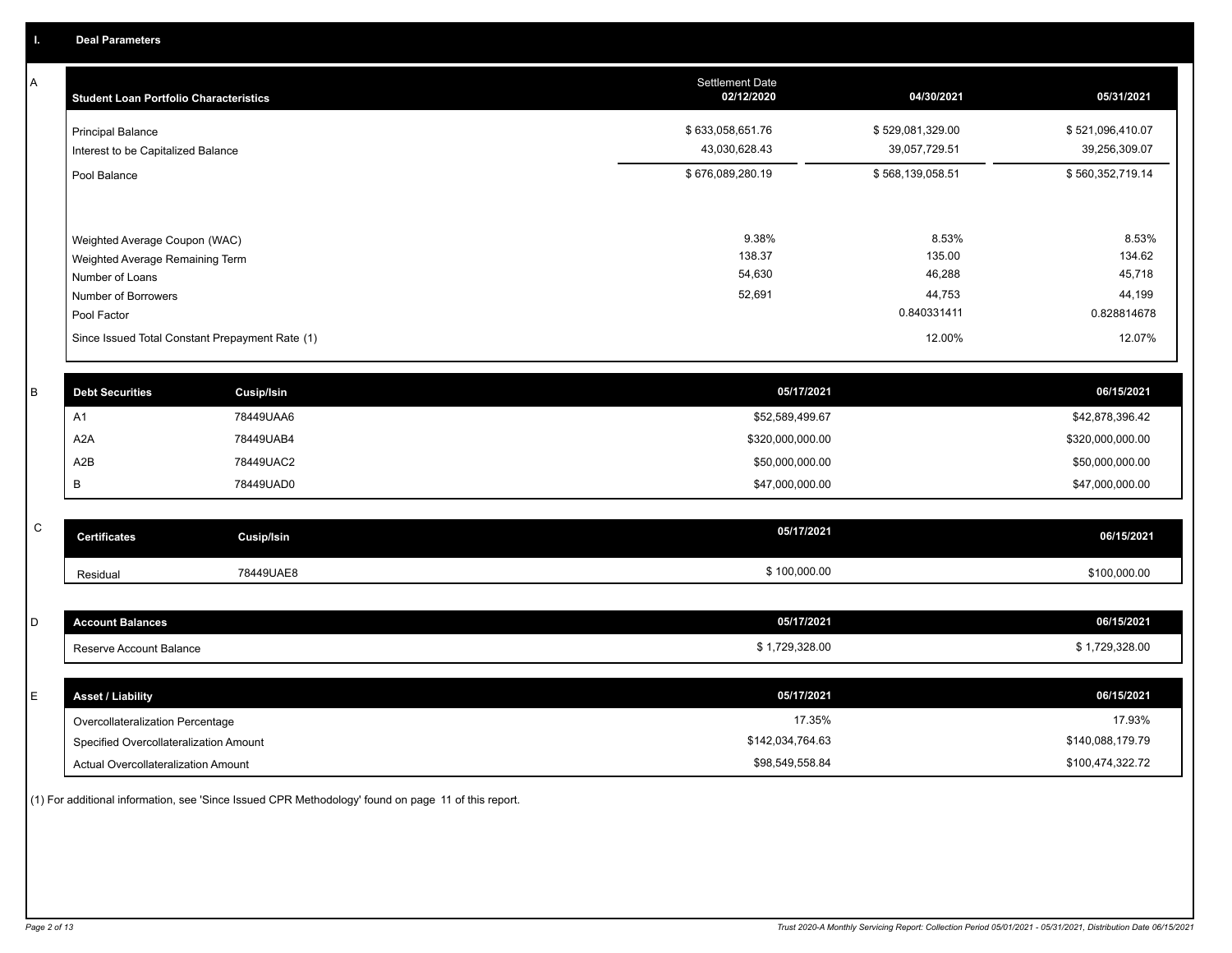| Α | <b>Student Loan Principal Receipts</b>                           |                 |  |
|---|------------------------------------------------------------------|-----------------|--|
|   | <b>Borrower Principal</b>                                        | 8,206,708.13    |  |
|   | <b>Consolidation Activity Principal</b>                          | 0.00            |  |
|   | Seller Principal Reimbursement                                   | 0.00            |  |
|   | Servicer Principal Reimbursement                                 | 0.00            |  |
|   | Delinquent Principal Purchases by Servicer                       | 0.00            |  |
|   | <b>Other Principal Deposits</b>                                  | 94,542.56       |  |
|   | <b>Total Principal Receipts</b>                                  | \$8,301,250.69  |  |
| В | <b>Student Loan Interest Receipts</b>                            |                 |  |
|   | <b>Borrower Interest</b>                                         | 2,501,735.09    |  |
|   | <b>Consolidation Activity Interest</b>                           | 0.00            |  |
|   | Seller Interest Reimbursement                                    | 0.00            |  |
|   | Servicer Interest Reimbursement                                  | 0.00            |  |
|   | Delinquent Interest Purchases by Servicer                        | 0.00            |  |
|   | Other Interest Deposits                                          | 5,378.00        |  |
|   | <b>Total Interest Receipts</b>                                   | \$2,507,113.09  |  |
| С | <b>Recoveries on Realized Losses</b>                             | \$30,181.74     |  |
| D | <b>Investment Income</b>                                         | \$254.86        |  |
| Е | <b>Funds Borrowed from Next Collection Period</b>                | \$0.00          |  |
| F | <b>Funds Repaid from Prior Collection Period</b>                 | \$0.00          |  |
| G | Loan Sale or Purchase Proceeds                                   | \$0.00          |  |
| н | Initial Deposits to Distribution Account                         | \$0.00          |  |
|   | <b>Excess Transferred from Other Accounts</b>                    | \$0.00          |  |
| J | <b>Borrower Benefit Reimbursements</b>                           | \$0.00          |  |
| Κ | <b>Other Deposits</b>                                            | \$0.00          |  |
| L | <b>Other Fees Collected</b>                                      | \$0.00          |  |
| М | <b>AVAILABLE FUNDS</b>                                           | \$10,838,800.38 |  |
| N | Non-Cash Principal Activity During Collection Period             | \$316,331.76    |  |
| O | Aggregate Purchased Amounts by the Depositor, Servicer or Seller | \$99,920.56     |  |
| P | Aggregate Loan Substitutions                                     | \$0.00          |  |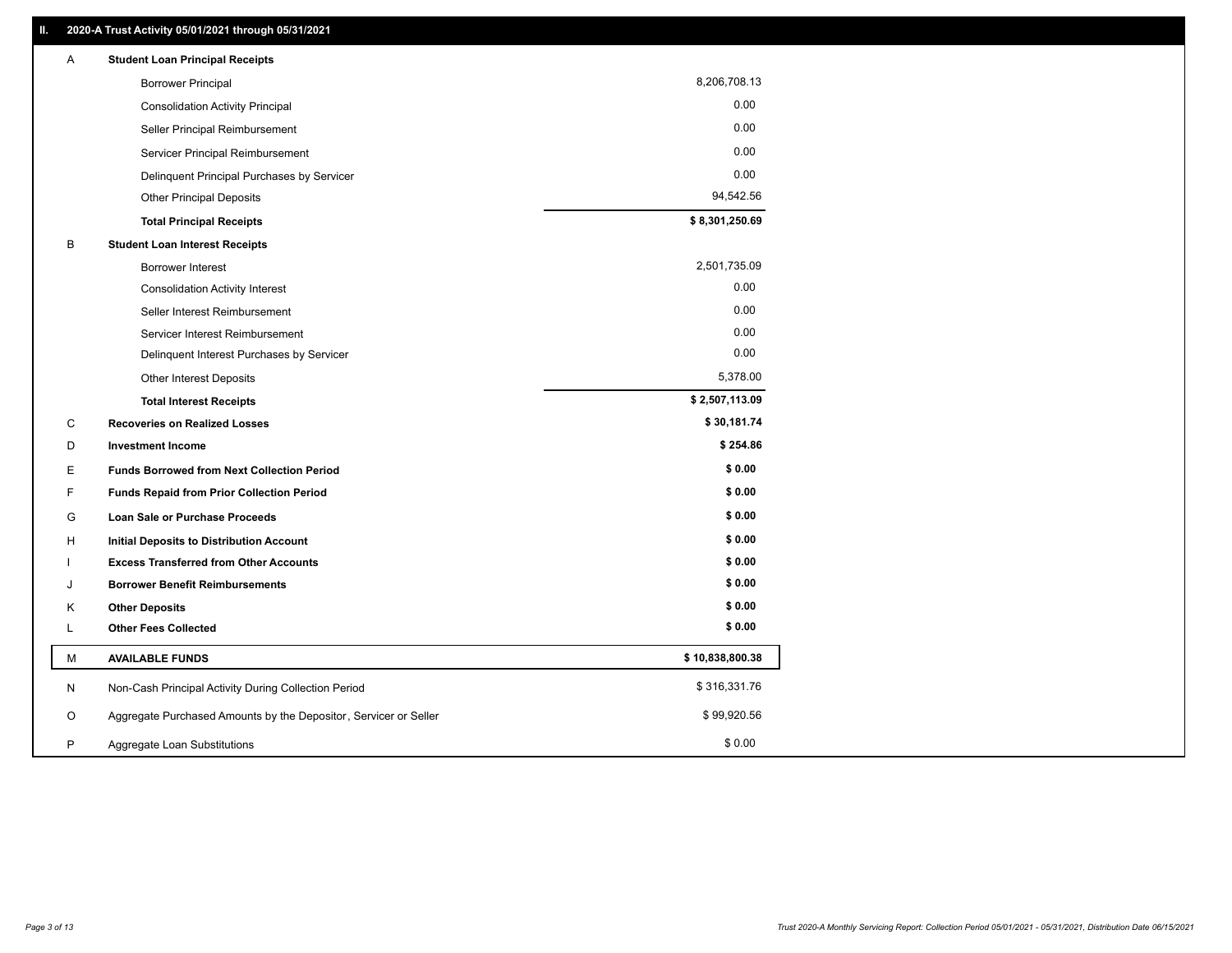|                   |                       |                          |         |                                                           | <b>Loans by Repayment Status</b> |                            |                          |         |                                                           |                |                            |
|-------------------|-----------------------|--------------------------|---------|-----------------------------------------------------------|----------------------------------|----------------------------|--------------------------|---------|-----------------------------------------------------------|----------------|----------------------------|
|                   |                       |                          |         | 05/31/2021                                                |                                  |                            |                          |         | 04/30/2021                                                |                |                            |
|                   |                       | <b>Wtd Avg</b><br>Coupon | # Loans | Principal and<br><b>Interest Accrued</b><br>to Capitalize | % of Principal                   | % of Loans in<br>Repay (1) | <b>Wtd Avg</b><br>Coupon | # Loans | Principal and<br><b>Interest Accrued</b><br>to Capitalize | % of Principal | % of Loans in<br>Repay (1) |
| INTERIM:          | IN SCHOOL             | 9.73%                    | 4,812   | \$70,420,292.13                                           | 12.567%                          | $-$ %                      | 9.71%                    | 5,657   | \$82,714,674.53                                           | 14.559%        | $-$ %                      |
|                   | GRACE                 | 9.64%                    | 1,889   | \$27,794,322.91                                           | 4.960%                           | $-$ %                      | 9.66%                    | 1,108   | \$15,857,607.53                                           | 2.791%         | $-$ %                      |
|                   | <b>DEFERMENT</b>      | 9.00%                    | 2,512   | \$32,093,817.43                                           | 5.727%                           | $-$ %                      | 8.97%                    | 2,636   | \$33,459,894.34                                           | 5.889%         | $-$ %                      |
| <b>REPAYMENT:</b> | <b>CURRENT</b>        | 8.20%                    | 34,972  | \$406,934,513.53                                          | 72.621%                          | 94.626%                    | 8.19%                    | 35,184  | \$409,634,484.85                                          | 72.101%        | 93.930%                    |
|                   | 31-60 DAYS DELINQUENT | 8.84%                    | 335     | \$4,702,691.47                                            | 0.839%                           | 1.094%                     | 9.07%                    | 291     | \$4,320,564.48                                            | 0.760%         | 0.991%                     |
|                   | 61-90 DAYS DELINQUENT | 8.76%                    | 134     | \$2,026,095.99                                            | 0.362%                           | 0.471%                     | 8.42%                    | 159     | \$2,384,484.69                                            | 0.420%         | 0.547%                     |
|                   | > 90 DAYS DELINQUENT  | 8.56%                    | 107     | \$1,626,092.43                                            | 0.290%                           | 0.378%                     | 8.82%                    | 108     | \$1,860,841.30                                            | 0.328%         | 0.427%                     |
|                   | <b>FORBEARANCE</b>    | 8.59%                    | 957     | \$14,754,893.25                                           | 2.633%                           | 3.431%                     | 8.66%                    | 1,145   | \$17,906,506.79                                           | 3.152%         | 4.106%                     |
| <b>TOTAL</b>      |                       |                          | 45,718  | \$560,352,719.14                                          | 100.00%                          | 100.00%                    |                          | 46,288  | \$568,139,058.51                                          | 100.00%        | 100.00%                    |

Percentages may not total 100% due to rounding  $\pmb{\ast}$ 

1 Loans classified in "Repayment" include any loan for which interim interest only, \$25 fixed payments or full principal and interest payments are due.

|                |                                                                                                                              |                          |         |                                                                  | <b>Loans by Borrower Status</b> |                                |                          |         |                                                           |                |                                |
|----------------|------------------------------------------------------------------------------------------------------------------------------|--------------------------|---------|------------------------------------------------------------------|---------------------------------|--------------------------------|--------------------------|---------|-----------------------------------------------------------|----------------|--------------------------------|
|                |                                                                                                                              |                          |         | 05/31/2021                                                       |                                 |                                |                          |         | 04/30/2021                                                |                |                                |
|                |                                                                                                                              | <b>Wtd Avg</b><br>Coupon | # Loans | <b>Principal and</b><br><b>Interest Accrued</b><br>to Capitalize | % of Principal                  | % of Loans in<br>P&I Repay (2) | <b>Wtd Avg</b><br>Coupon | # Loans | Principal and<br><b>Interest Accrued</b><br>to Capitalize | % of Principal | % of Loans in<br>P&I Repay (2) |
| INTERIM:       | IN SCHOOL                                                                                                                    | 9.20%                    | 10,022  | \$147,884,973.59                                                 | 26.391%                         | $-$ %                          | 9.18%                    | 11,829  | \$173,970,065.86                                          | 30.621%        | $-$ %                          |
|                | <b>GRACE</b>                                                                                                                 | 9.14%                    | 3,850   | \$55,124,588.30                                                  | 9.837%                          | $-$ %                          | 9.16%                    | 2,205   | \$30,868,898.89                                           | 5.433%         | $-$ %                          |
|                | <b>DEFERMENT</b>                                                                                                             | 8.64%                    | 4,579   | \$57,481,152.86                                                  | 10.258%                         | $-$ %                          | 8.60%                    | 4,820   | \$60,328,513.52                                           | 10.619%        | $-$ %                          |
| P&I REPAYMENT: | <b>CURRENT</b>                                                                                                               | 8.02%                    | 25,786  | \$277,464,531.72                                                 | 49.516%                         | 92.531%                        | 8.01%                    | 25,774  | \$277,053,372.05                                          | 48.765%        | 91.445%                        |
|                | 31-60 DAYS DELINQUENT                                                                                                        | 8.80%                    | 294     | \$4,122,013.86                                                   | 0.736%                          | 1.375%                         | 9.13%                    | 264     | \$3,952,772.58                                            | 0.696%         | 1.305%                         |
|                | 61-90 DAYS DELINQUENT                                                                                                        | 8.74%                    | 128     | \$1,986,878.45                                                   | 0.355%                          | 0.663%                         | 8.32%                    | 148     | \$2,270,188.65                                            | 0.400%         | 0.749%                         |
|                | > 90 DAYS DELINQUENT                                                                                                         | 8.51%                    | 102     | \$1,533,687.11                                                   | 0.274%                          | 0.511%                         | 8.83%                    | 103     | \$1,788,740.17                                            | 0.315%         | 0.590%                         |
|                | FORBEARANCE                                                                                                                  | 8.59%                    | 957     | \$14,754,893.25                                                  | 2.633%                          | 4.921%                         | 8.66%                    | 1,145   | \$17,906,506.79                                           | 3.152%         | 5.910%                         |
| <b>TOTAL</b>   | Percentages may not total 100% due to rounding                                                                               |                          | 45,718  | \$560,352,719.14                                                 | 100.00%                         | 100.00%                        |                          | 46,288  | \$568,139,058.51                                          | 100.00%        | 100.00%                        |
|                | 2 Loans classified in "P&I Repayment" includes only those loans for which scheduled principal and interest payments are due. |                          |         |                                                                  |                                 |                                |                          |         |                                                           |                |                                |

To conform with company standard reporting these sections now include Princial and Interest Accrued to Capitalize .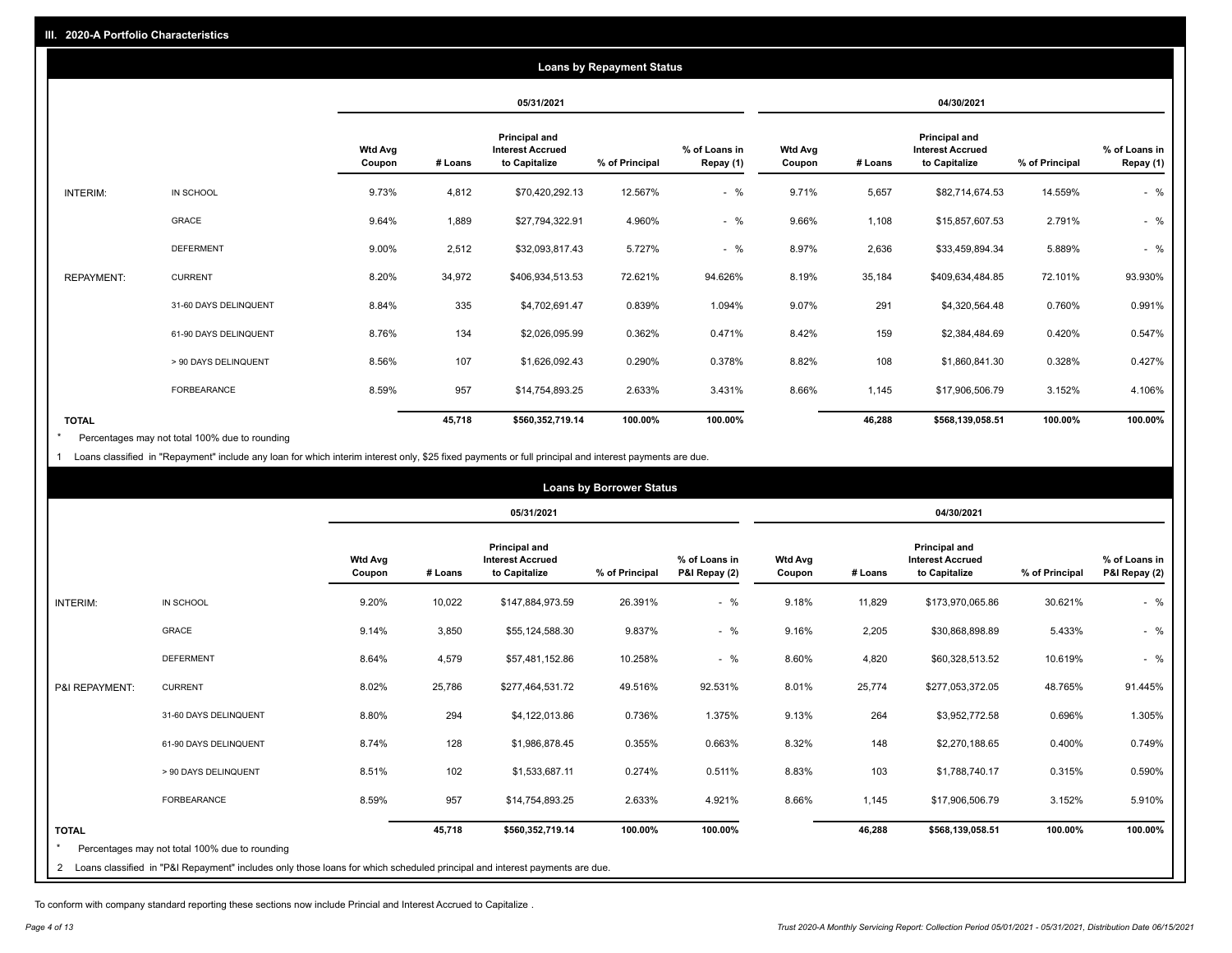|                                                                                                  | 5/31/2021        | 4/30/2021        |
|--------------------------------------------------------------------------------------------------|------------------|------------------|
| Pool Balance                                                                                     | \$560,352,719.14 | \$568,139,058.51 |
| Total # Loans                                                                                    | 45,718           | 46,288           |
| Total # Borrowers                                                                                | 44,199           | 44,753           |
| Weighted Average Coupon                                                                          | 8.53%            | 8.53%            |
| Weighted Average Remaining Term                                                                  | 134.62           | 135.00           |
| Percent of Pool - Cosigned                                                                       | 92.8%            | 92.8%            |
| Percent of Pool - Non Cosigned                                                                   | 7.2%             | 7.2%             |
| Borrower Interest Accrued for Period                                                             | \$3,757,915.24   | \$3,694,374.85   |
| Outstanding Borrower Interest Accrued                                                            | \$43,071,737.17  | \$42,819,320.71  |
| Gross Principal Realized Loss - Periodic *                                                       | \$635,074.56     | \$252,383.86     |
| Gross Principal Realized Loss - Cumulative *                                                     | \$6,260,032.92   | \$5,624,958.36   |
| Recoveries on Realized Losses - Periodic                                                         | \$30,181.74      | \$37,849.60      |
| Recoveries on Realized Losses - Cumulative                                                       | \$462,113.74     | \$431,932.00     |
| Net Losses - Periodic                                                                            | \$604,892.82     | \$214,534.26     |
| Net Losses - Cumulative                                                                          | \$5,797,919.18   | \$5,193,026.36   |
| Non-Cash Principal Activity - Capitalized Interest                                               | \$956,727.46     | \$427,176.41     |
| Since Issued Total Constant Prepayment Rate (CPR) (1)                                            | 12.07%           | 12.00%           |
| <b>Loan Substitutions</b>                                                                        | \$0.00           | \$0.00           |
| <b>Cumulative Loan Substitutions</b>                                                             | \$0.00           | \$0.00           |
| <b>Unpaid Servicing Fees</b>                                                                     | \$0.00           | \$0.00           |
| <b>Unpaid Administration Fees</b>                                                                | \$0.00           | \$0.00           |
| <b>Unpaid Carryover Servicing Fees</b>                                                           | \$352,720.89     | \$0.00           |
| Note Interest Shortfall                                                                          | \$0.00           | \$0.00           |
| Loans in Modification                                                                            | \$17,296,904.42  | \$17,070,807.29  |
| % of Loans in Modification as a % of Loans in Repayment (P&I)                                    | 6.07%            | 5.99%            |
| % Annualized Gross Principal Realized Loss - Periodic as a %<br>of Loans in Repayment (P&I) * 12 | 2.67%            | 1.06%            |
| % Gross Principal Realized Loss - Cumulative as a % of                                           |                  |                  |
| <b>Original Pool Balance</b>                                                                     | 0.93%            | 0.83%            |

\* In accordance with the Servicer's current policies and procedures, after September 1, 2017 loans subject to bankruptcy claims generally will not be reported as a charged- off unless and until they are delinquent for 120

(1) For additional information, see 'Since Issued CPR Methodology' found on page 11 of this report.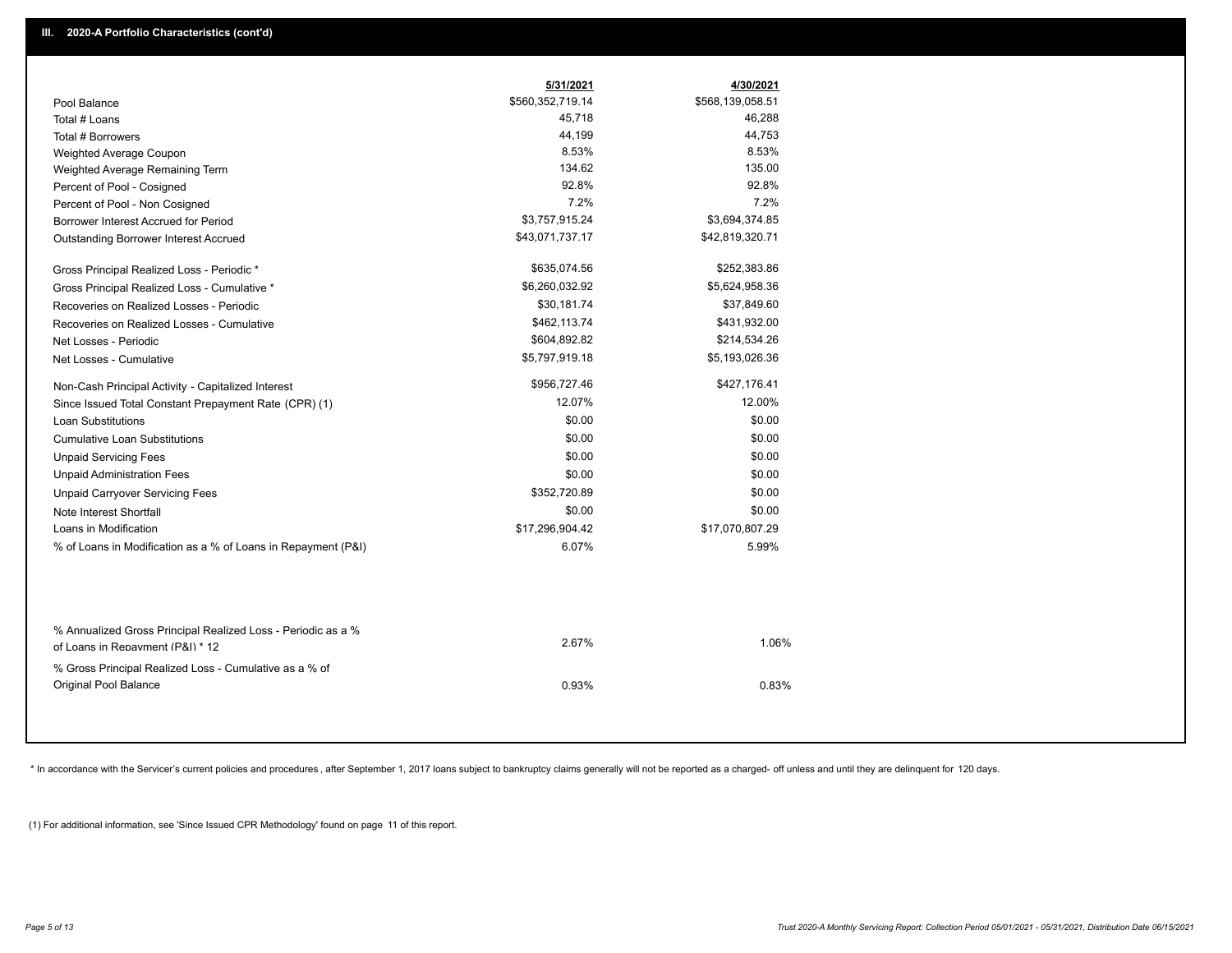## **Loan Program**

A

|                                    | Weighted<br>Average | # LOANS | <b>\$ AMOUNT</b> | $%$ *     |
|------------------------------------|---------------------|---------|------------------|-----------|
| - Smart Option Interest-Only Loans | 7.41%               | 11,472  | \$106,329,046.53 | 18.975%   |
| - Smart Option Fixed Pay Loans     | 8.57%               | 11,595  | \$174,520,929.55 | 31.145%   |
| - Smart Option Deferred Loans      | 8.93%               | 22,651  | \$279,502,743.06 | 49.880%   |
| - Other Loan Programs              | $0.00\%$            | 0       | \$0.00           | $0.000\%$ |
| <b>Total</b>                       | 8.53%               | 45,718  | \$560,352,719.14 | 100.000%  |

\* Percentages may not total 100% due to rounding

B

C

**Index Type**

|                       | Weighted<br>Average | # LOANS | <b>\$ AMOUNT</b> | % *      |
|-----------------------|---------------------|---------|------------------|----------|
| - Fixed Rate Loans    | 9.59%               | 18,807  | \$244,605,747.50 | 43.652%  |
| - LIBOR Indexed Loans | 7.70%               | 26,911  | \$315,746,971.64 | 56.348%  |
| - Other Index Rates   | 0.00%               | 0       | \$0.00           | 0.000%   |
| <b>Total</b>          | 8.53%               | 45,718  | \$560,352,719.14 | 100.000% |

\* Percentages may not total 100% due to rounding

# **Weighted Average Recent FICO**

| Wtd Avg Recent FICO Band | # LOANS | <b>\$ AMOUNT</b> | $\frac{9}{6}$ * |
|--------------------------|---------|------------------|-----------------|
| $0 - 639$                | 2,281   | \$27,369,815.76  | 4.884%          |
| 640 - 669                | 2,384   | \$28,032,089.75  | 5.003%          |
| 670 - 699                | 4,983   | \$61,854,086.42  | 11.038%         |
| 700 - 739                | 10.074  | \$126,003,176.94 | 22.486%         |
| $740 +$                  | 25,996  | \$317,093,550.27 | 56.588%         |
| $N/A$ <sub>(1)</sub>     | 0       | \$0.00           | 0.000%          |
| <b>Total</b>             | 45,718  | \$560,352,719.14 | 100.000%        |
|                          |         |                  |                 |

To conform with company standard reporting these sections now include Princial and Interest Accrued to Capitalize .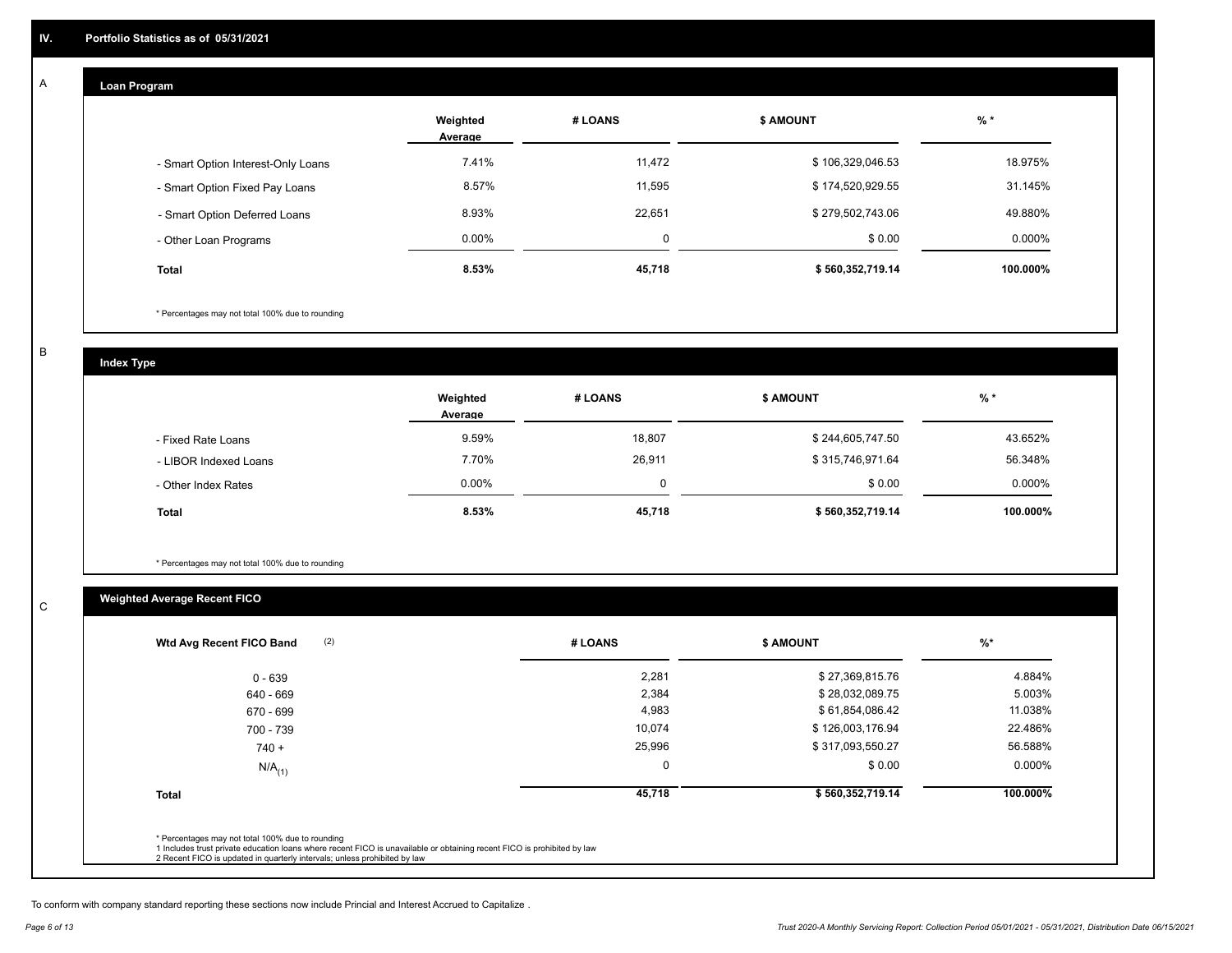| V. |       | 2020-A Reserve Account and Principal Distribution Calculations                       |                  |  |
|----|-------|--------------------------------------------------------------------------------------|------------------|--|
| А. |       | <b>Reserve Account</b>                                                               |                  |  |
|    |       | Specified Reserve Account Balance                                                    | \$1,729,328.00   |  |
|    |       | Actual Reserve Account Balance                                                       | \$1,729,328.00   |  |
| В. |       | <b>Principal Distribution Amount</b>                                                 |                  |  |
|    | i.    | Class A Notes Outstanding                                                            | \$422,589,499.67 |  |
|    | ii.   | Pool Balance                                                                         | \$560,352,719.14 |  |
|    | iii.  | First Priority Principal Distribution Amount (i - ii)                                | \$0.00           |  |
|    | iv.   | Class A and B Notes Outstanding                                                      | \$469,589,499.67 |  |
|    | ۷.    | First Priority Principal Distribution Amount                                         | \$0.00           |  |
|    | vi.   | Pool Balance                                                                         | \$560,352,719.14 |  |
|    | vii.  | Specified Overcollateralization Amount                                               | \$140,088,179.79 |  |
|    | viii. | Regular Principal Distribution Amount (if (iv > 0, (iv - v) - (vi - vii))            | \$49,324,960.32  |  |
|    | ix.   | Pool Balance                                                                         | \$560,352,719.14 |  |
|    | х.    | 10% of Initial Pool Balance                                                          | \$67,608,928.02  |  |
|    | xi.   | First Priority Principal Distribution Amount                                         | \$0.00           |  |
|    | xii.  | Regular Principal Distribution Amount                                                | \$49,324,960.32  |  |
|    | xiii. | Available Funds (after payment of waterfall items A through I)                       | \$0.00           |  |
|    |       | xiv. Additional Principal Distribution Amount (if(vi <= x,min(xiii, vi - xi - xii))) | \$0.00           |  |
|    |       |                                                                                      |                  |  |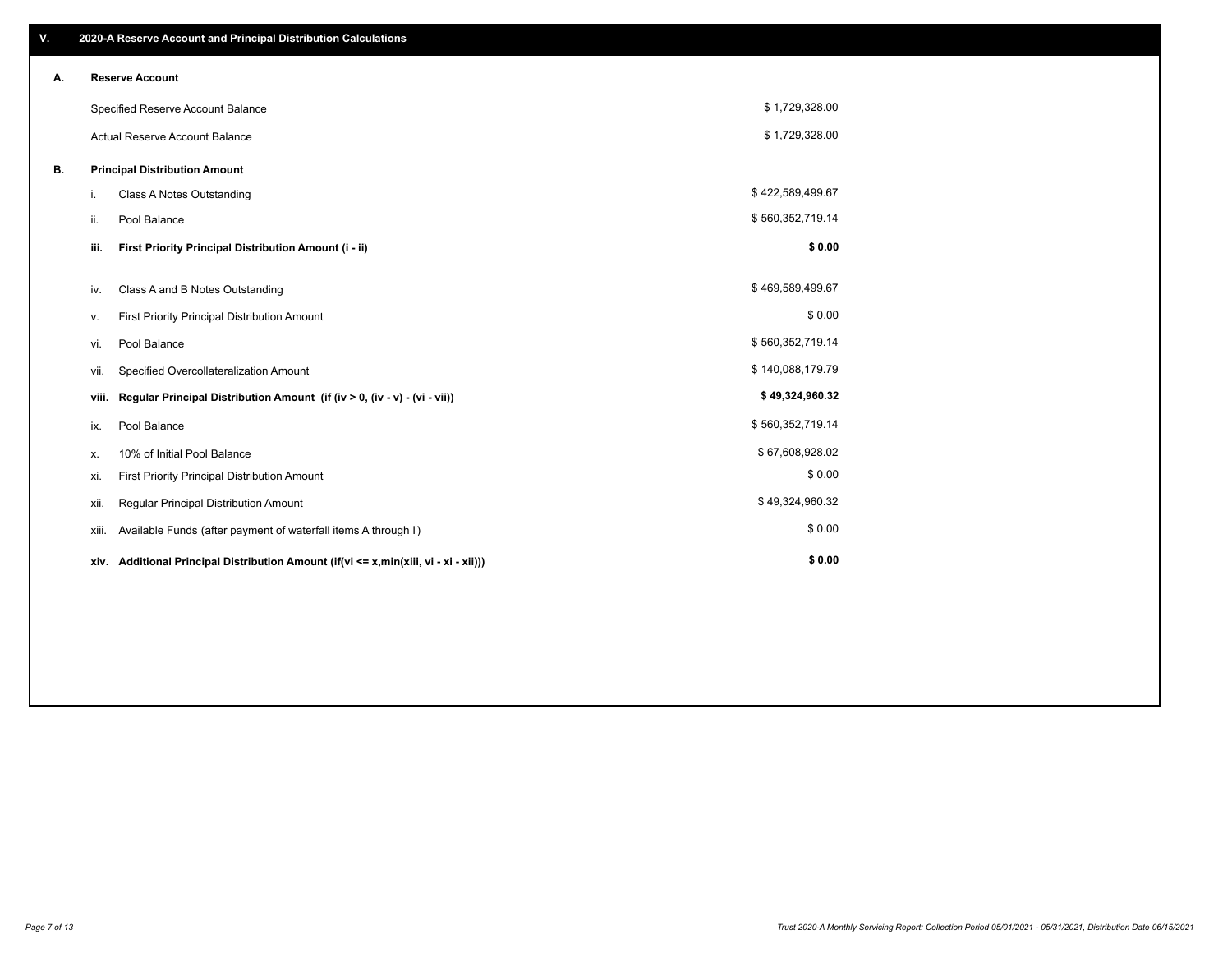|    |                                                         | Paid           | <b>Funds Balance</b> |
|----|---------------------------------------------------------|----------------|----------------------|
|    |                                                         |                |                      |
|    | <b>Total Available Funds</b>                            |                | \$10,838,800.38      |
| A  | <b>Trustee Fees</b>                                     | \$0.00         | \$10,838,800.38      |
| B  | <b>Servicing Fees</b>                                   | \$352,720.89   | \$10,486,079.49      |
| C  | i. Administration Fees                                  | \$8,333.00     | \$10,477,746.49      |
|    | ii. Unreimbursed Administrator Advances plus any Unpaid | \$0.00         | \$10,477,746.49      |
| D  | Class A Noteholders Interest Distribution Amount        | \$649,143.24   | \$9,828,603.25       |
| E. | First Priority Principal Payment                        | \$0.00         | \$9,828,603.25       |
| F. | Class B Noteholders Interest Distribution Amount        | \$117,500.00   | \$9,711,103.25       |
| G  | Reinstatement Reserve Account                           | \$0.00         | \$9,711,103.25       |
| H  | Regular Principal Distribution                          | \$9,711,103.25 | \$0.00               |
|    | <b>Carryover Servicing Fees</b>                         | \$0.00         | \$0.00               |
| J  | Additional Principal Distribution Amount                | \$0.00         | \$0.00               |
| K  | Unpaid Expenses of Trustee                              | \$0.00         | \$0.00               |
| L. | Unpaid Expenses of Administrator                        | \$0.00         | \$0.00               |
| М  | Remaining Funds to the Residual Certificateholders      | \$0.00         | \$0.00               |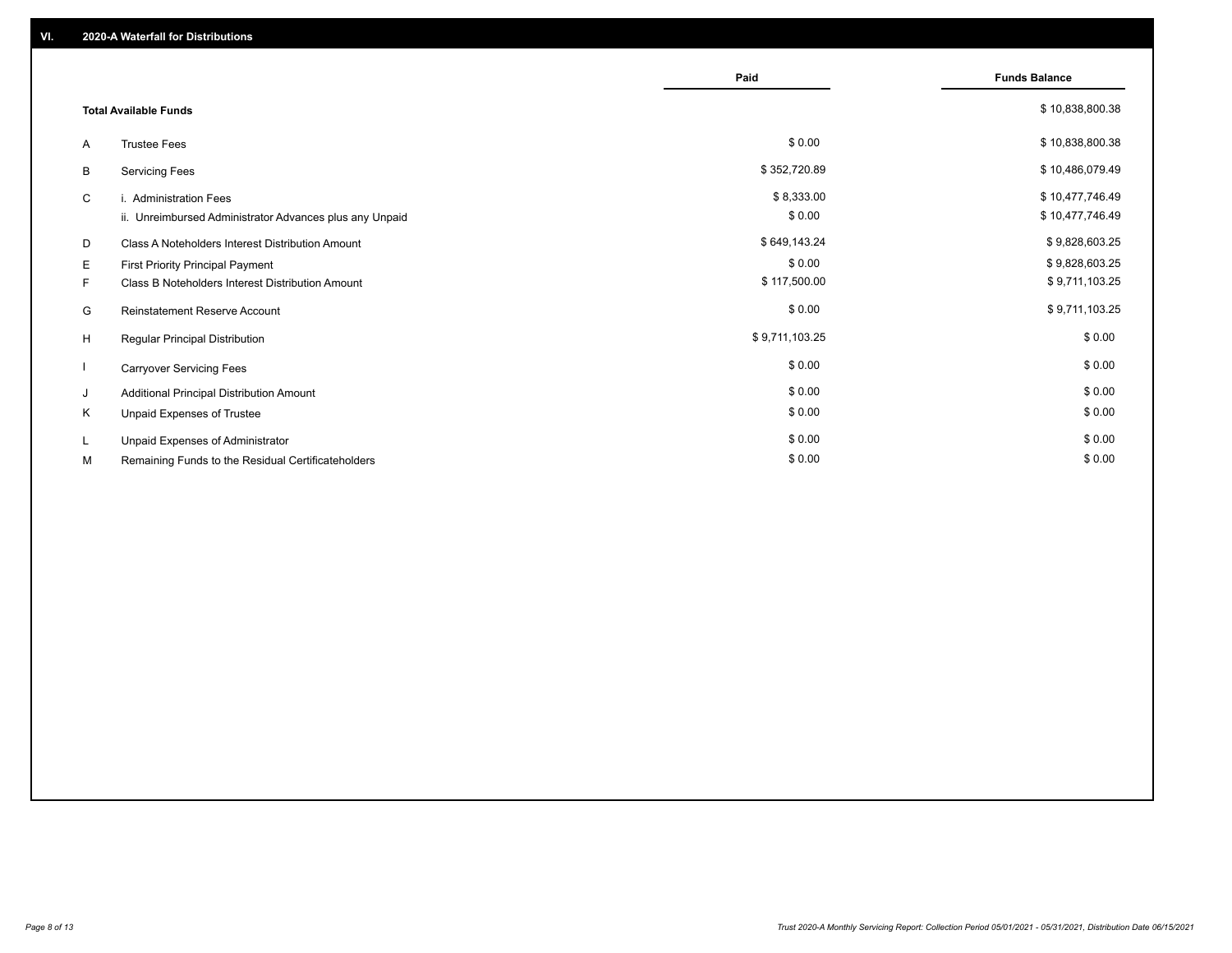| <b>Distribution Amounts</b>                                |                         |                         |                         |
|------------------------------------------------------------|-------------------------|-------------------------|-------------------------|
|                                                            | A <sub>1</sub>          | A2A                     | A <sub>2</sub> B        |
| Cusip/Isin                                                 | 78449UAA6               | 78449UAB4               | 78449UAC2               |
| <b>Beginning Balance</b>                                   | \$52,589,499.67         | \$320,000,000.00        | \$50,000,000.00         |
| Index                                                      | <b>LIBOR</b>            | <b>FIXED</b>            | <b>LIBOR</b>            |
| Spread/Fixed Rate                                          | 0.30%                   | 2.23%                   | 0.83%                   |
| Record Date (Days Prior to Distribution)                   | 1 NEW YORK BUSINESS DAY | 1 NEW YORK BUSINESS DAY | 1 NEW YORK BUSINESS DAY |
| <b>Accrual Period Begin</b>                                | 5/17/2021               | 5/15/2021               | 5/17/2021               |
| <b>Accrual Period End</b>                                  | 6/15/2021               | 6/15/2021               | 6/15/2021               |
| Daycount Fraction                                          | 0.08055556              | 0.08333333              | 0.08055556              |
| Interest Rate*                                             | 0.40088%                | 2.23000%                | 0.93088%                |
| <b>Accrued Interest Factor</b>                             | 0.000322931             | 0.001858333             | 0.000749876             |
| <b>Current Interest Due</b>                                | \$16,982.79             | \$594,666.67            | \$37,493.78             |
| Interest Shortfall from Prior Period Plus Accrued Interest | $\mathsf{\$}$ -         | $\mathsf{\$}$ -         | $$ -$                   |
| <b>Total Interest Due</b>                                  | \$16,982.79             | \$594,666.67            | \$37,493.78             |
| <b>Interest Paid</b>                                       | \$16,982.79             | \$594,666.67            | \$37,493.78             |
| <b>Interest Shortfall</b>                                  | $\mathsf{\$}$ -         | $\mathsf{\$}$ -         | $\mathsf{\$}$ -         |
| <b>Principal Paid</b>                                      | \$9,711,103.25          | $\mathsf{\$}$ -         | $$ -$                   |
| <b>Ending Principal Balance</b>                            | \$42,878,396.42         | \$320,000,000.00        | \$50,000,000.00         |
| Paydown Factor                                             | 0.044342937             | 0.000000000             | 0.000000000             |
| <b>Ending Balance Factor</b>                               | 0.195791764             | 1.000000000             | 1.000000000             |

\* Pay rates for Current Distribution. For the interest rates applicable to the next distribution date, please see https://www.salliemae.com/about/investors/data/SMBabrate.txt.

**VII. 2020-A Distributions**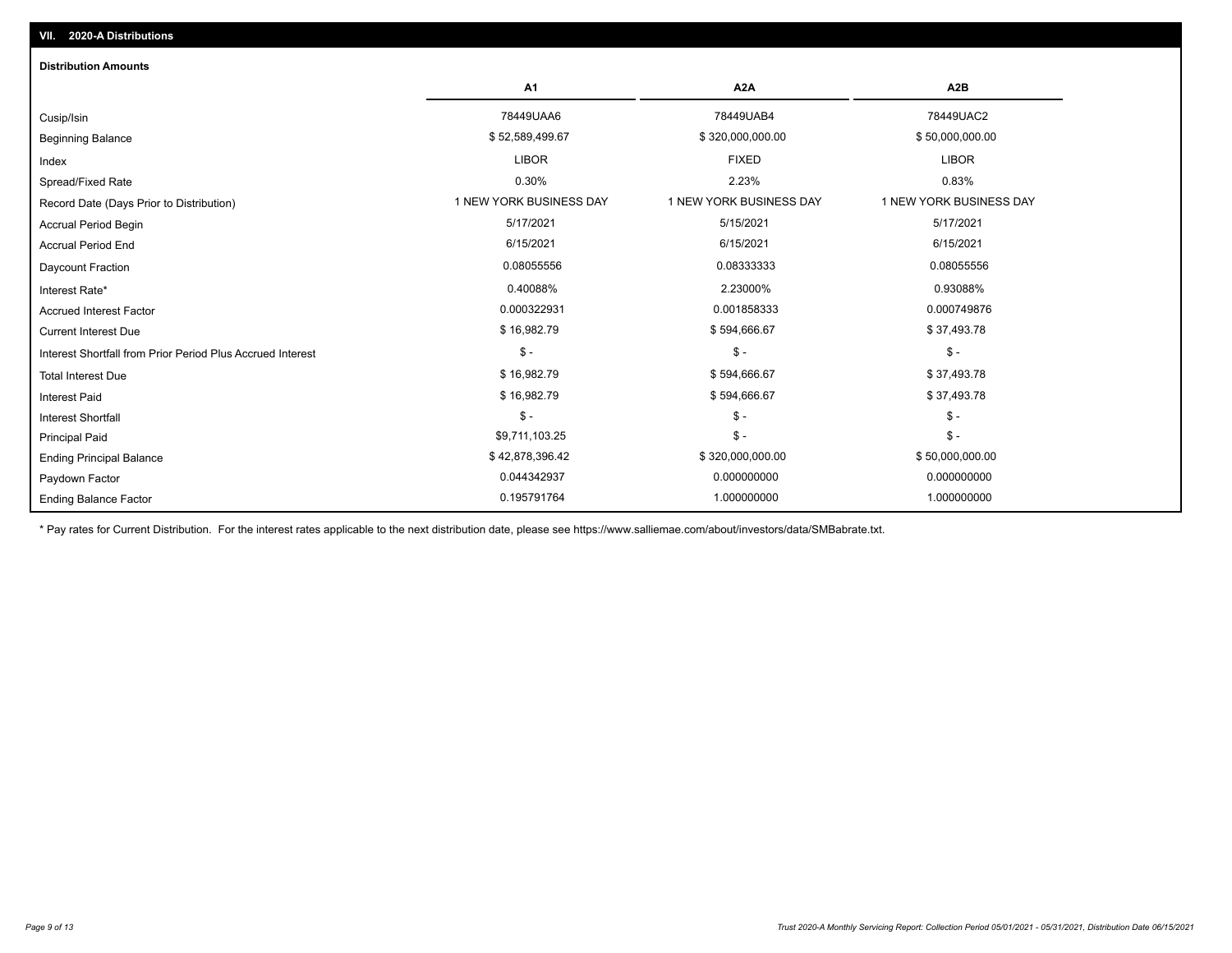| VII. 2020-A Distributions                                  |                         |
|------------------------------------------------------------|-------------------------|
| <b>Distribution Amounts</b>                                |                         |
|                                                            | В                       |
| Cusip/Isin                                                 | 78449UAD0               |
| <b>Beginning Balance</b>                                   | \$47,000,000.00         |
| Index                                                      | <b>FIXED</b>            |
| Spread/Fixed Rate                                          | 3.00%                   |
| Record Date (Days Prior to Distribution)                   | 1 NEW YORK BUSINESS DAY |
| Accrual Period Begin                                       | 5/15/2021               |
| <b>Accrual Period End</b>                                  | 6/15/2021               |
| Daycount Fraction                                          | 0.08333333              |
| Interest Rate*                                             | 3.00000%                |
| <b>Accrued Interest Factor</b>                             | 0.002500000             |
| <b>Current Interest Due</b>                                | \$117,500.00            |
| Interest Shortfall from Prior Period Plus Accrued Interest | $\mathcal{S}$ -         |
| <b>Total Interest Due</b>                                  | \$117,500.00            |
| <b>Interest Paid</b>                                       | \$117,500.00            |
| Interest Shortfall                                         | $\mathcal{S}$ -         |
| <b>Principal Paid</b>                                      | $\frac{1}{2}$           |
| <b>Ending Principal Balance</b>                            | \$47,000,000.00         |
| Paydown Factor                                             | 0.000000000             |
| <b>Ending Balance Factor</b>                               | 1.000000000             |

\* Pay rates for Current Distribution. For the interest rates applicable to the next distribution date, please see https://www.salliemae.com/about/investors/data/SMBabrate.txt.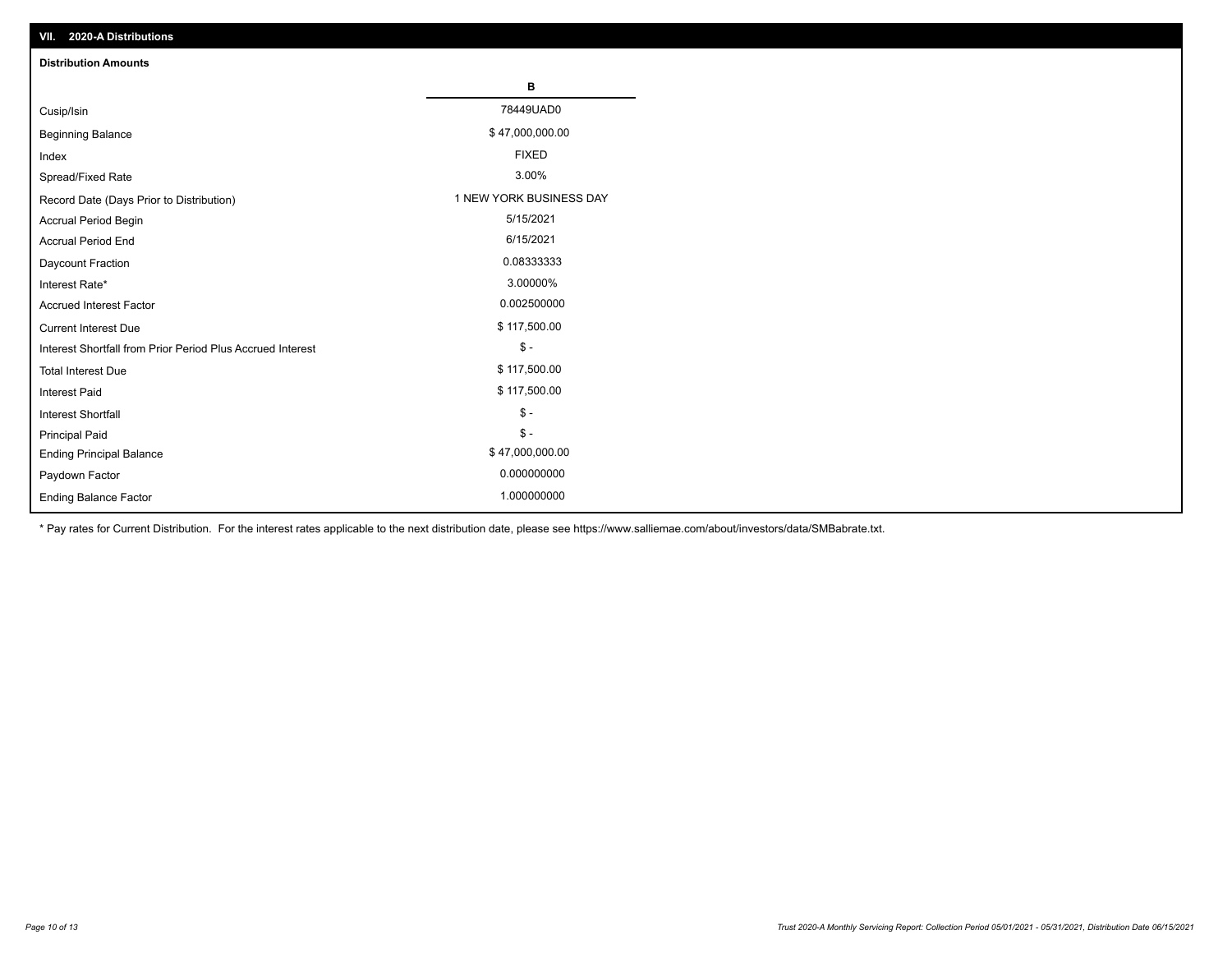#### **Since Issued Total CPR**

$$
\text{total CPR} = 1 - \left(\frac{APB}{PPB}\right)^{\left(\frac{12}{MSC}\right)}
$$

APB = Actual period-end Pool Balance PPB = Projected period-end Pool Balance assuming no prepayments and no defaults Pool Balance = Sum(Principal Balance + Interest Accrued to Capitalize Balance) MSC = Months Since Cut-Off

#### **Since-Issued Total Constant Prepayment Rate (CPR)**

Since-Issued Total CPR measures prepayments, both voluntary and involuntary, for a trust student loan pool over the life of a transaction. For each trust distribution, the actual month-end pool balance is compared against a month-end pool balance originally projected at issuance assuming no prepayments and defaults. For purposes of Since- Issued Total CPR calculations, projected period end pool balance assumes in-school status loans have up to a six month grace period before moving to repayment, grace status loans remain in grace status until their status end date and then to move to full principal and interest repayment, loans subject to interim interest or fixed payments during their in-school and grace period continue paying interim interest or fixed payments until full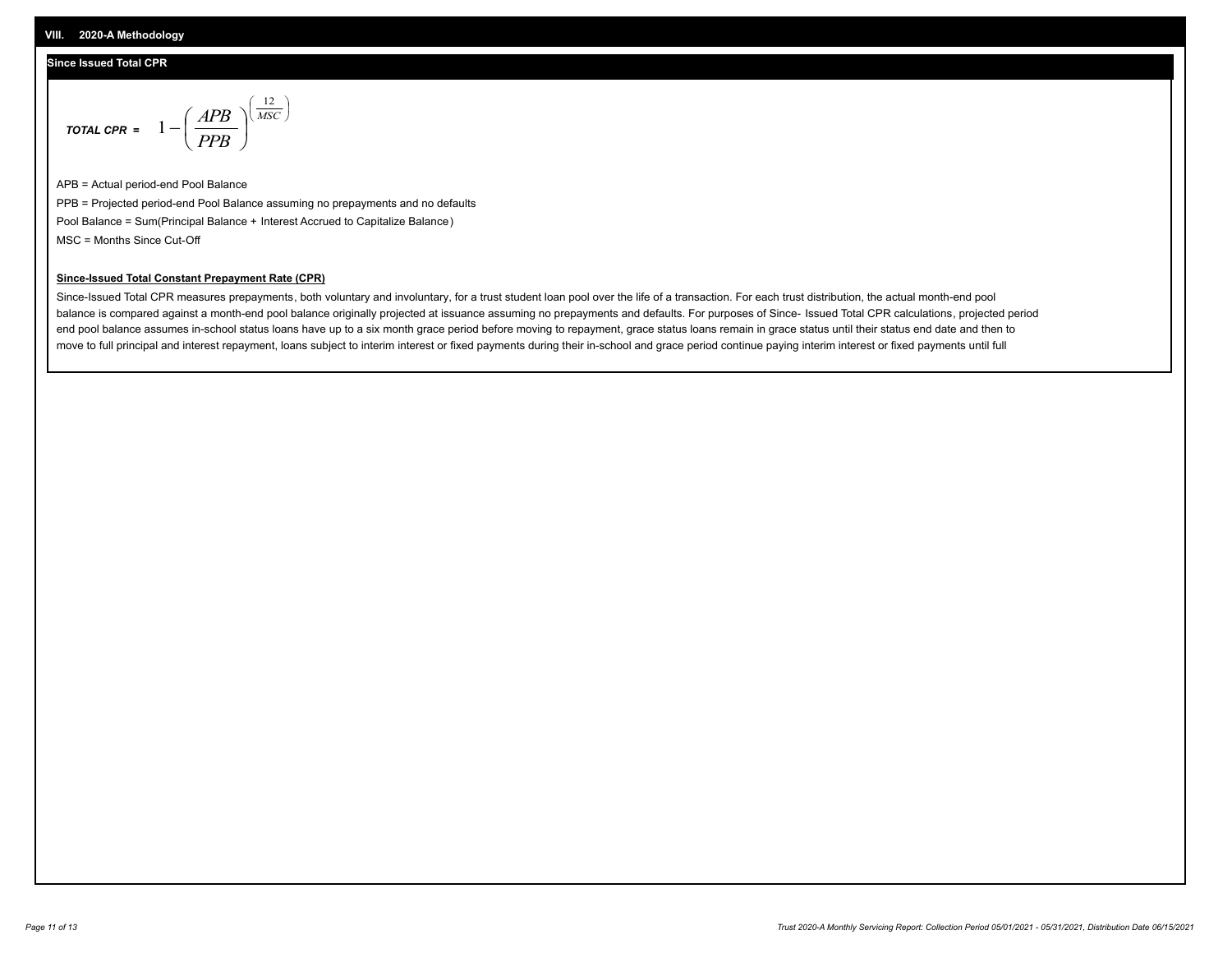## **EU RISK RETENTION**

As of the date of this report, Sallie Mae Bank confirms that (i) it retains, through its ownership of the Depositor (its wholly-owned subsidiary), a material net economic interest of not less than 5% of the aggregate principal balance of the Trust Student Loans in accordance with the EU Retention Rules ; (ii) the retained interest is held via ownership of the R Certificate; and (iii) the retained interest is not subject to any credit risk mitigation, any short position or any other credit risk hedge and has not been sold except as permitted by the EU Retention Rules.